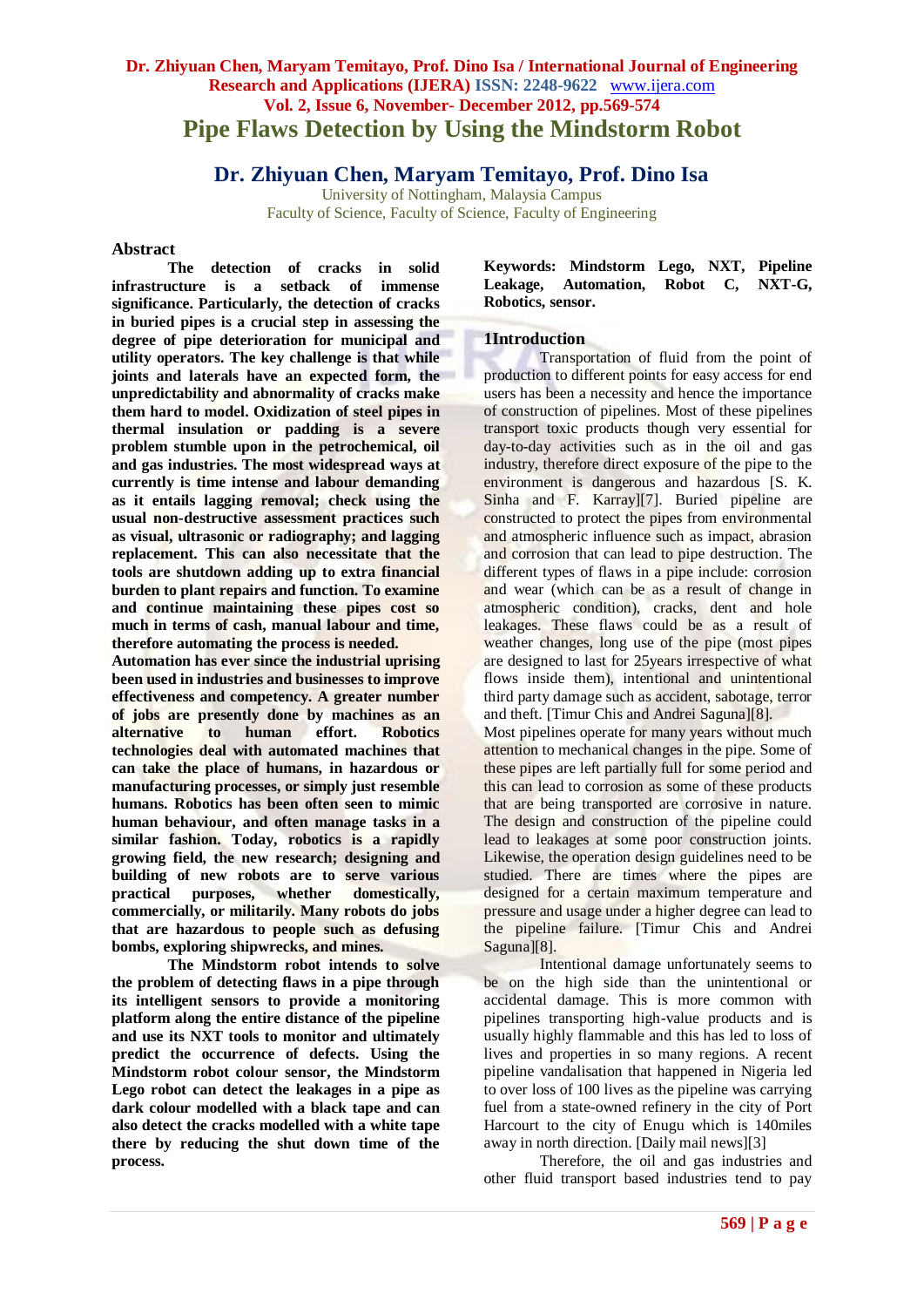attention to leakage detection as failure to detect can lead to loss of life and property, direct cost of loss of products and lie-down time leading to direct financial loss to the industry, environmental pollution and this will necessitate the need for environmental clean-up thereby incurring more production/management cost. In a more critical case, it can lead to possible fines and legal suits costing the company many millions of dollars. [Timur Chis and Andrei Saguna][8].

The detection of flaws that could lead to leakages in buried concrete pipes has been an area of great concern to the oil and gas industry and water resource based industry. The recognition of flaws in underlying channel is an important measure in examining the extent of tube impairment for public and service workers. The major problem is the difficulty in modelling detection of cracks as a result of it irregularity and randomness unlike pipe joints and dents that can be easily detected through it predictable appearance [S. K. Sinha and P. W. Fieguth][6]. Figure 1 shows the presence of a crack on a wall.



**Figure 1:** Presence of crack on a wall. (This shows the presence of crack in a wall as it appearance vary from one wall to another)

The corrosion of steel pipes as a result of rapid change in weather condition, thermal insulation, pressure and erosion is a major crisis in the petrochemical, oil and gas industries. The most common ways at present is time consuming and labour intensive as it involves insulation removal; assessment using the usual non-destructive assessment practices such as visual, ultrasonic or radiography; and insulation replacement. This can also require that the equipment is shutdown adding additional economic burden to plant maintenance and operation. To monitor and maintain these pipelines cost efficiently and effectively in terms of money, labour and time, automating the process is needed [R. J. Barnes][5].

Automation has from the time of the industrial uprising been used in industries to enhance capability. A growing number of jobs are at present carried out by machineries as a replacement for human effort. The Science of Robotics deals with machines that can be automated in order to take the place of humans, in risky or sensitive environment, or simply perform actions that resemble human capability. Robotics has been designed often time to act like human by mimicking human behaviour, and often has been able to manage tasks in an expected way as human behave. Recently, robotics has been growing rapidly; the new research; designing and building of new robots are to meet different practical purposes, which include domestically, commercially, or militarily. Today's robots perform jobs that can result to loss of lives or could cause severe damage to people. Such activities include deactivating bombs, exploring a shipwreck, and mines.

Robotics has become an effective tool within the scope of education in the past few years [Amini F, Vahdani R][1]. It has successfully incorporated features such as simplified incorporated features such as programming skill, and easy way of building robot at a low/middle cost showing interrelationship between courses. This has been the keystone for the achievement of robotic application in education [Amini F, Vahdani R][1]. Lately, a movement which considers robotics as an instrument to shed more light to other components in the curriculum rather than the subject itself may be observed, and particularly in the field of computing and electronics [J. A. G. Ilder, M. I. P. Eterson, and J. A. W. Right][4]. The major advantage has been the practical way of impacting knowledge to students in the course of learn, leading to a better understanding of ideas, and the interdisciplinary order of the work that is to be done. [2][B. Shih, C. Shih, C. Li, T. Chen, Y. Chen, and C. Chen]

Mindstorm lego is a robotic tool set from LEGO that is primarily made for children as a game set. A major component of the Mindstorm set is the NXT which contains the main processor that can control four input sensors with three outputs sensors connected to the NXT externally. The brick can be connected to other different peripherals such as the speakers as effectors, the light, infrared, ultrasound, interactive servomotors and touch sensor. The Lego NXT Software Development module had successfully used challenges and emulations to improve the student experience, but these challenges were somewhat artificial in nature. **[**2][B. Shih, C. Shih, C. Li, T. Chen, Y. Chen, and C. Chen]

The Mindstorm robot intends to solve this problem through its intelligent sensors to provide a screening stage along the complete length of the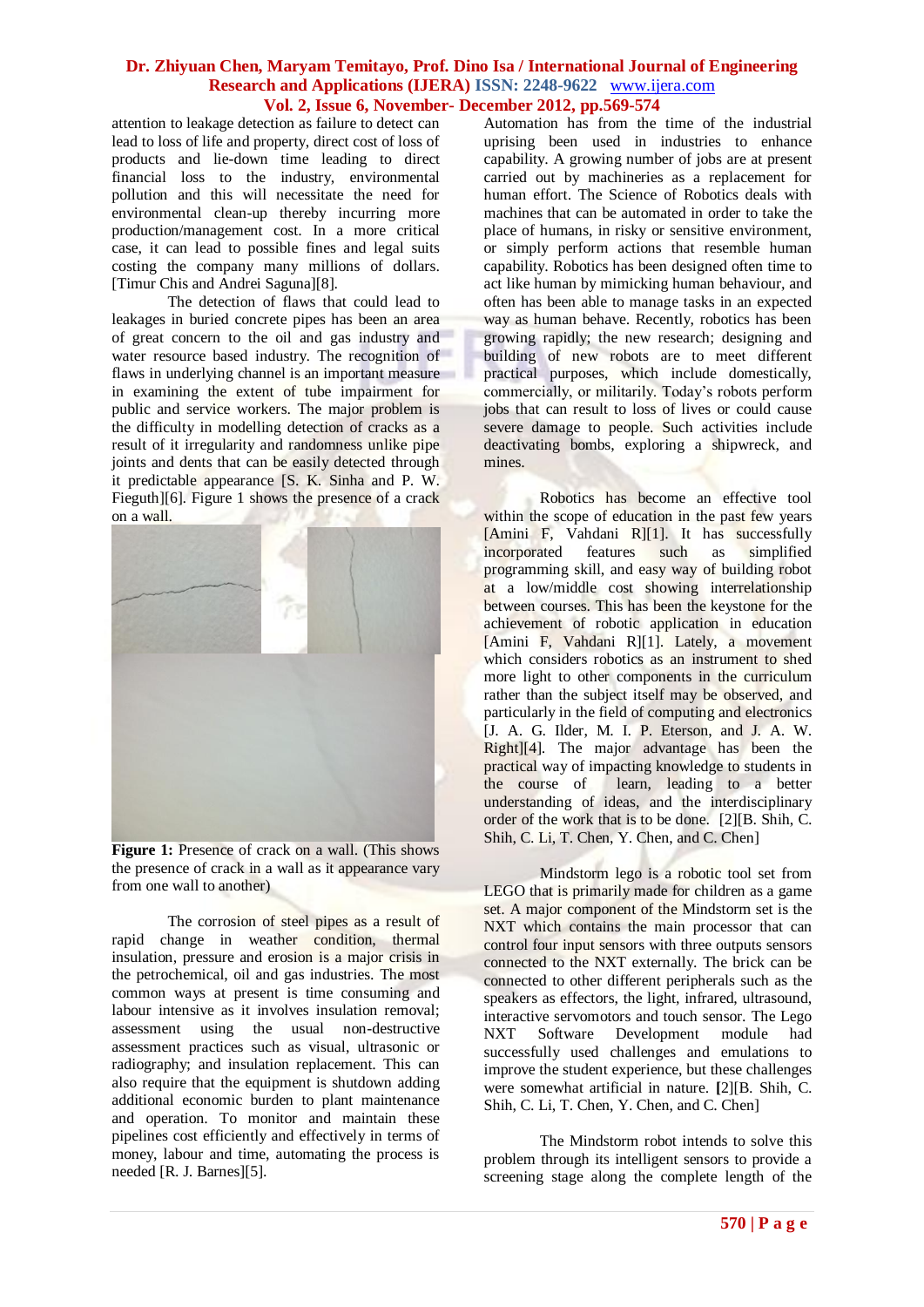pipeline and use its NXT tools to examine and eventually calculate the expected happening of defects.

# **2 Methodology**

To carry out this research, we have used the model robot NXT 2.0 from Lego Mindstorm, the NXT. Program development has been done, a small RobotC-based firmware system that runs on the NXT brick. The Mindstorm software building blocks were also used for this project.

The practice is to get the robot, aided by their functions and motion sensors, get moved through a pipe and detect crack which is modelled with a black tape for a hole and a white tape for the crack on harsh coloured background of the pipe. This was presumed since a hole would leave the point blank and therefore dark while a crack would only cause a little deviation from the original colour of the pipe. In addition, the robot will have to stop if it detects the crack for few seconds and calculate the distance covered by to the get to the point of crack and display the number of cracks detected and if no crack detected, display "no crack".

# **2.1 HARDWARE DESIGN**

The design was made following the procedure read in the enclosed instructions on the box of parts of the robot.

Modification was then made to the hardware as shown in fig 6 to use the colour sensor. The Mindstorm colour sensor has the ability of performing three functions at a time, colour recognition (which enable it recognises the different colours in the pipe, it is capable of recognising 6 different colours), Measuring light intensity of it environment (with this, it is able to handle light reflection in it surrounding) and it can also be used as colour lamp.

The design incorporates:

- Three servo motors that drive the robot. The motors are connected to port A, B, C,. These motors are responsible for the movement of the robot.
- The NXT which is the brain of the robot. The program is downloaded to the NXT using the Bluetooth or USB port. The NXT display is used to display information running on the program.
- The colour sensor to detect the cracks and holes in the pipe.
- Six AA batteries to power the robot.
- Other things in the design are the connectors that connect the different functional components together.



**Figure 2: The Mindstorm robot with the coloured sensor attached to it to detect the flaws**

The robot is programmed to give a beep sound and to wait for two seconds once a flaw is detected and to increase its counter by 1.

The NXT brick which manages and controls the other components, and offers a small screen interface and 4 buttons the brick also emits sounds. (Figure 7)



**Figure 3: The NXT brick**

#### **2.2 Development of flaw detection in RobotC**

Robot C has a commercialised program for the Mindstorm thereby giving it an ideal programming environment for Lego Mindstorm. ROBOTC runs a much standardized firmware that permits the NXT to download and run programs in a fast speed, and also compact the files so as to fix a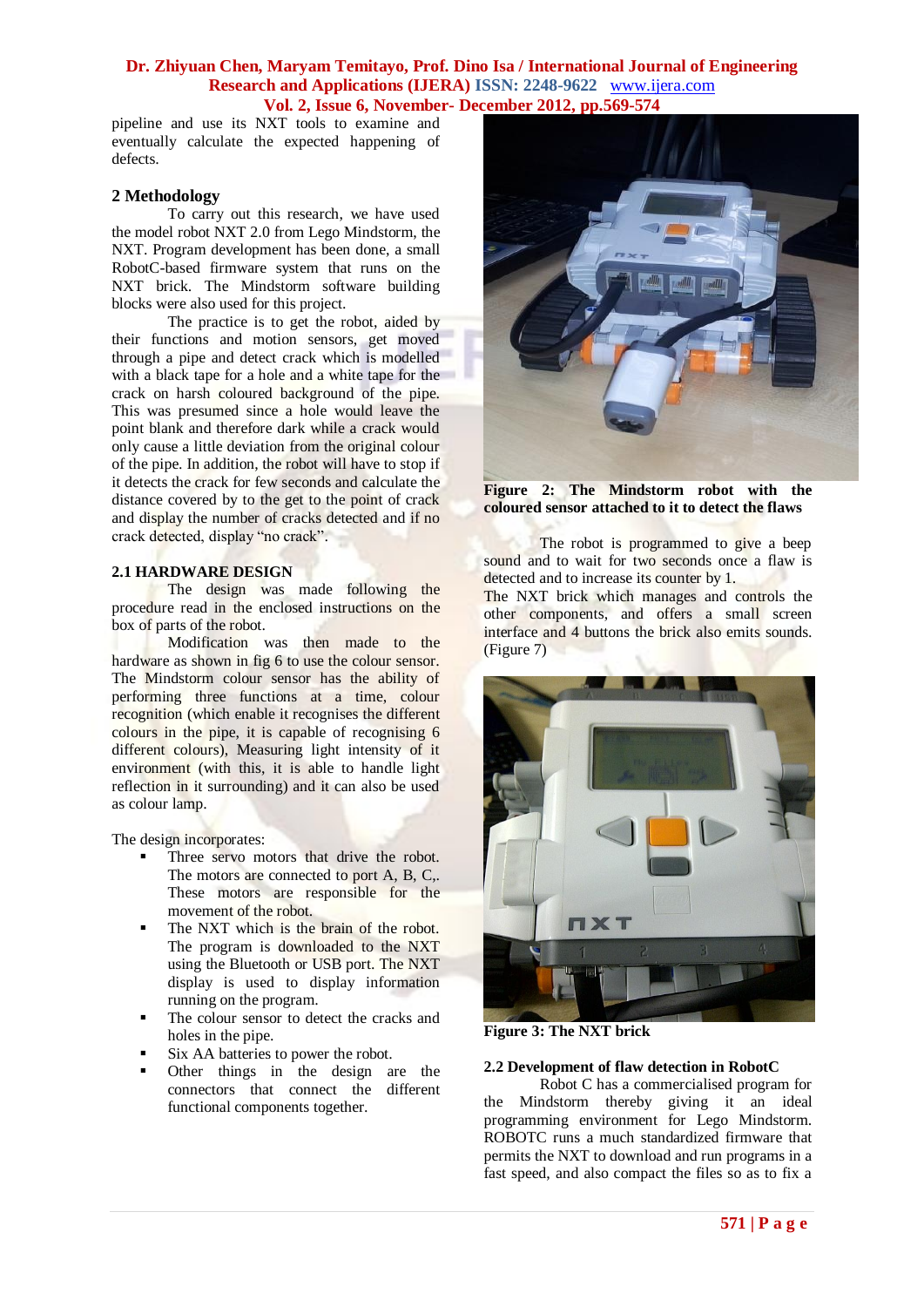huge number of programs inside the NXT. Just like any other languages running on NXT, ROBOTC need the firmware to be downloaded from the ROBOTC robot tool in-order to run.

For the implementation of the code has opted for a scheme of priorities within a finite loop, which evaluates the three conditions for which the robot should act.

First it checks if the colour of the surface of the object read by the coloured sensor is black (indicating a hole) as defined in the program. If so, then the robot stops for 5 seconds while the warning sound plays which act as an alarm. It increases it counter by 1 and the total number of cracks detected is displayed by the last detection. The distance covered is also calculated using the motor function and this is also displayed on the NXT display. This check will be carried out within a specified time in the code, to avoid excessive use of the processor in the sensor readings and an infinite loop.

Secondly, it checks for a crack which is modelled with a white tiny colour of 0.2cm wide with the help of it colour sensor. If the white colour is detected, the robot pauses for 2 seconds (not as long as a hole as this is a minor case compared to the hole) and makes a warning sound as an alert. It also increases a separate counter for this and calculates the distance covered and this information is displayed on the NXT display as indicated in the program.

Finally, it runs the code for the case where the robot is not detecting any hole or crack (modelled as the black and white colour). In this case, the robots just move straight as no obstruction is detected. It then displays a "no crack" message to indicate that no crack is detected. However, a time limit has been set to avoid over used of the processors.

The Robot C screen shot is as shown below in Figure 4:



**Figure 4: RobotC snapshot**

# **2.3 NXT-G**

NXT-G v2.0 is a user friendly graphical interface programming environment that is comes with the NXT kit. With a good assembly of blocks and data wires to sum up complexity, NXT-G is capable of being applied in a real world programming challenge. Similar "sequence beams" are in reality matching threads, therefore this software is pretty fine for running a good number of similar sense/respond loops (For instance: wait 30 seconds, play a "beep" sound at high volume if battery level is good, iterate), or merging independent management using the Bluetooth or any other "remote control". The programming language permits virtual tools for all LEGO labelled and a good number of 3rd party sensors/components. The Version 2.0 (which is the version being used for this project) has new tutorial problems, a remote control, custom images and sound making, and latest Lego colour sensor support.

The graphical program was built by making the robot wait for one second before starting to move. Then the light sensor was applied to detect the range of colour that indicates a hole. If the colour is black which indicate the presence of a hole, it executes the first layer of the program as shown in figure 8 below. If otherwise, it moves to the next layer, where it also tests to see if the colour present is white. If a white colour is detected, then it follows the program on the upper layer of the second phase of the program and if otherwise, the last layer will be run on the robot.

However, in each of these layers, a set of blocks are used to program the activity of the robot and the wires are used to connect one related block to the other.

The first layer, after detecting the hole increases its counter by 1 and this information is converted into the text format and stored in the NXT memory. The text is then displayed on the NXT display and the robot continues its journey. The distance travelled on detection is calculated and displayed.

A similar thing is repeated on the upper layer of the second layer. It also increases its counter by one, converts it into text and display the number of cracks detected modelled with the white coloured tape, and then moves on. The distance travelled is also calculated and displayed.

The lower layer of the program detects no other colour that means no crack has been detected and therefore displays "no crack" on the NXT display screen.

The software building block is as shown below: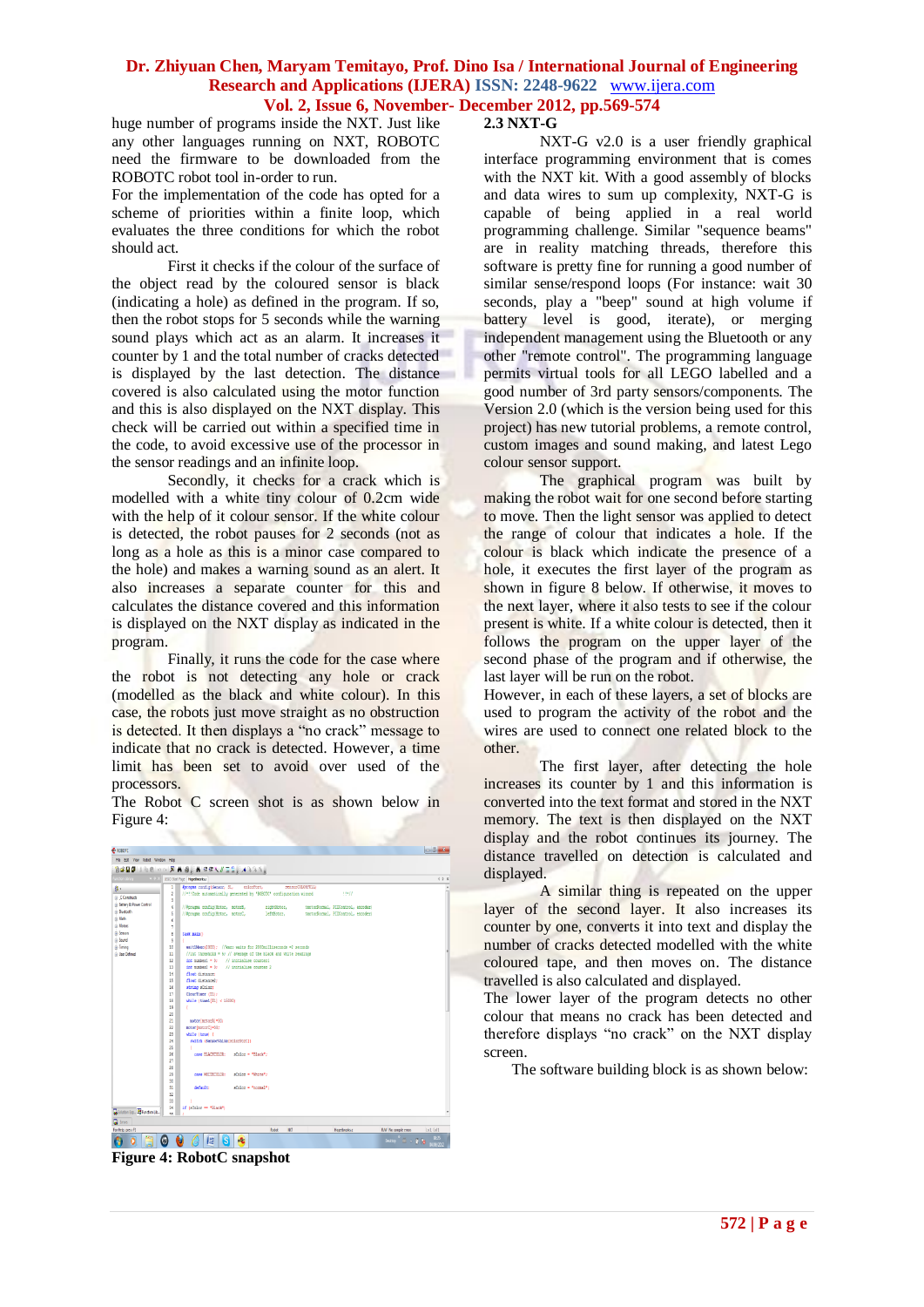

**Figure 5: NXT G Snapshot**

#### **3 Result**

The robot "kazo" was able to move using the three servo motors attached to it. Using the move block in the program enables kazo to move in a straight line. Each of these motors has a built-in rotation sensor which controls the robot movement and was used to calculate the distance covered by the robot. One rotation of the robot is equal to 360 degrees with an error space of +/- one degree. The outcomes of this experiment are shown in Table 1-9 with the summary of the result on table10. The experimental data underlying the transition in time preset in this model were collected during the course of the experiment of the different types of flaws at different length. Each box in table 1-9 shows a yes or no with a value of yes if the robot was able to carry out the specified action at the point of monitoring of the pipe and a no if the action was not carried out at the particular speed.

The overall trend in these results agrees with our qualitative expectations in our aims and objective to automate the detection of flaws thereby reducing the shut down time. The speed rate of 20% takes longest period but demonstrates the greatest reliability, whereas a speed rate of 60% is best in terms of speed with a much lower success rate in detection. Speed 40 tries to balance the two with an average speed and a good reliability. Keeping the speed at 30% is recommended from the result as this gives a better reliability by detecting all cracks except the thread-like crack which causes little or no harm to the pipe and at the same time reducing the shut down time of the system.

The distance covered at each point of the flaw was calculated and displayed through the servo motors sensor by taking account of the rotation in motor A in  $360^{\circ}$  thus:

Circumference =  $2\pi r$ 

The diameter was measured to be 3.5cm. Therefore, the radius is 1.75cm.

Distance travelled =  $2\pi r \mathbf{X}$  number of rotations  $= 3.5\pi$  **X** number of rotations

 =11 **X** number of rotations The above result can be summarised in the table below:

| <b>Flaws/Speed</b>          | $\cdot$<br>20 | 30             | 40             | 50             | 60             |
|-----------------------------|---------------|----------------|----------------|----------------|----------------|
| 3cm hole                    | Yes           | Yes            | Yes            | Yes            | Yes            |
| 2cm hole                    | Yes           | Yes            | Yes            | Yes            | <b>Yes</b>     |
| 1cm hole                    | Yes           | Yes            | Yes            | Yes            | Yes            |
| 0.5cm hole                  | Yes           | Yes            | Yes            | Yes            | Yes            |
| 0.1cm hole                  | Yes           | <b>Yes</b>     | Yes            | Yes            | No.            |
| 0.1cm crack                 | Yes           | <b>Yes</b>     | Yes            | N <sub>0</sub> | N <sub>0</sub> |
| $0.05$ crack                | Yes           | <b>Yes</b>     | N <sub>0</sub> | N <sub>0</sub> | N <sub>0</sub> |
| <b>Thread-like</b><br>crack | <b>Yes</b>    | N <sub>0</sub> | N <sub>0</sub> | N <sub>0</sub> | N <sub>0</sub> |





Number of detected flaws



Time



In general, it was found that the assumption regarding the Mindstorm's performance in detecting the flaws of the pipe varies as the speed increases. A 10% change in speed increases the reliability of detection as shown in the gradient of the graph in